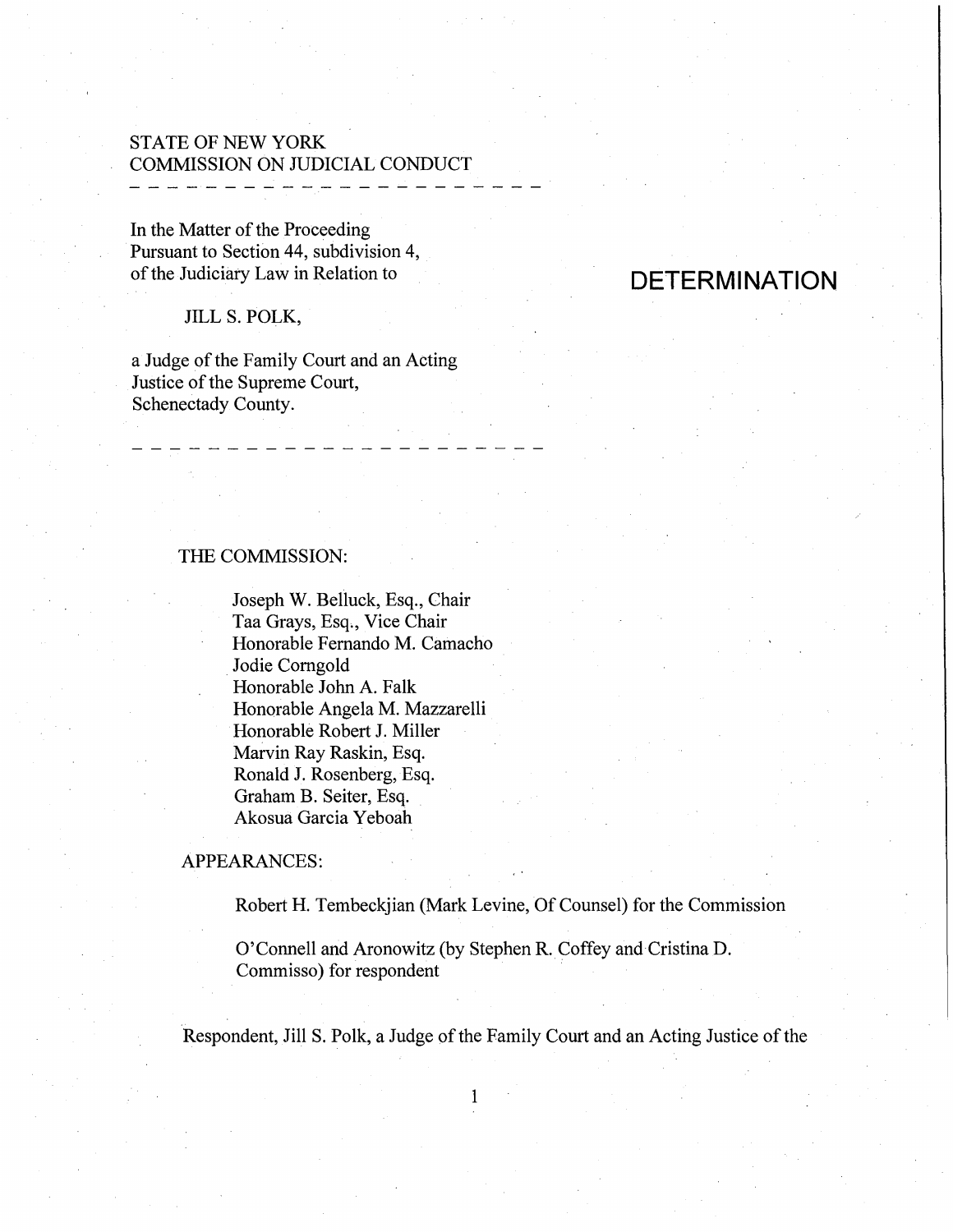Supreme Court, Schenectady County, was served with a Formal Written Complaint ("Complaint") dated September 11, 2019 containing one charge. The Complaint alleged that from approximately 2015 to 2017, respondent lent the prestige of judicial office to  $\alpha$  is a set of  $\alpha$ advance her private interests and failed to conduct her extra-judicial activities so as to minimize the risk of conflict with her judicial obligations by 1) asking and/or permitting. her confidential secretary, Chana Ritter ("Ritter") to perform non-work related personal tasks for the judge and her family and 2) allowing her young daughter to walk through the courthouse unsupervised and to sit with court officers at a security checkpoint which interfered with the court officers' duties and was a security risk. Respondent filed an answer dated October 23, 2019.

By Order dated December 20, 2019, the Commission designated Michael J. Hutter, Esq. as referee to hear and report proposed findings of fact and conclusions of law. A hearing was held on November 9, 10, 12 and 13, 2020 via videoconference. The referee filed a report dated June 17, 2021 in which he sustained Charge I of the Complaint.

The parties submitted briefs to the Commission with respect to the referee's report and the issue of sanction. Commission counsel recommended that the referee's findings and conclusions be confirmed. Respondent recommended that the referee's findings and conclusions be disaffirmed. Commission counsel recommended the sanction of removal; respondent's counsel argued that, if the Complaint was not dismissed, a sanction no greater than admonition be imposed. The Commission heard oral argument on October

2,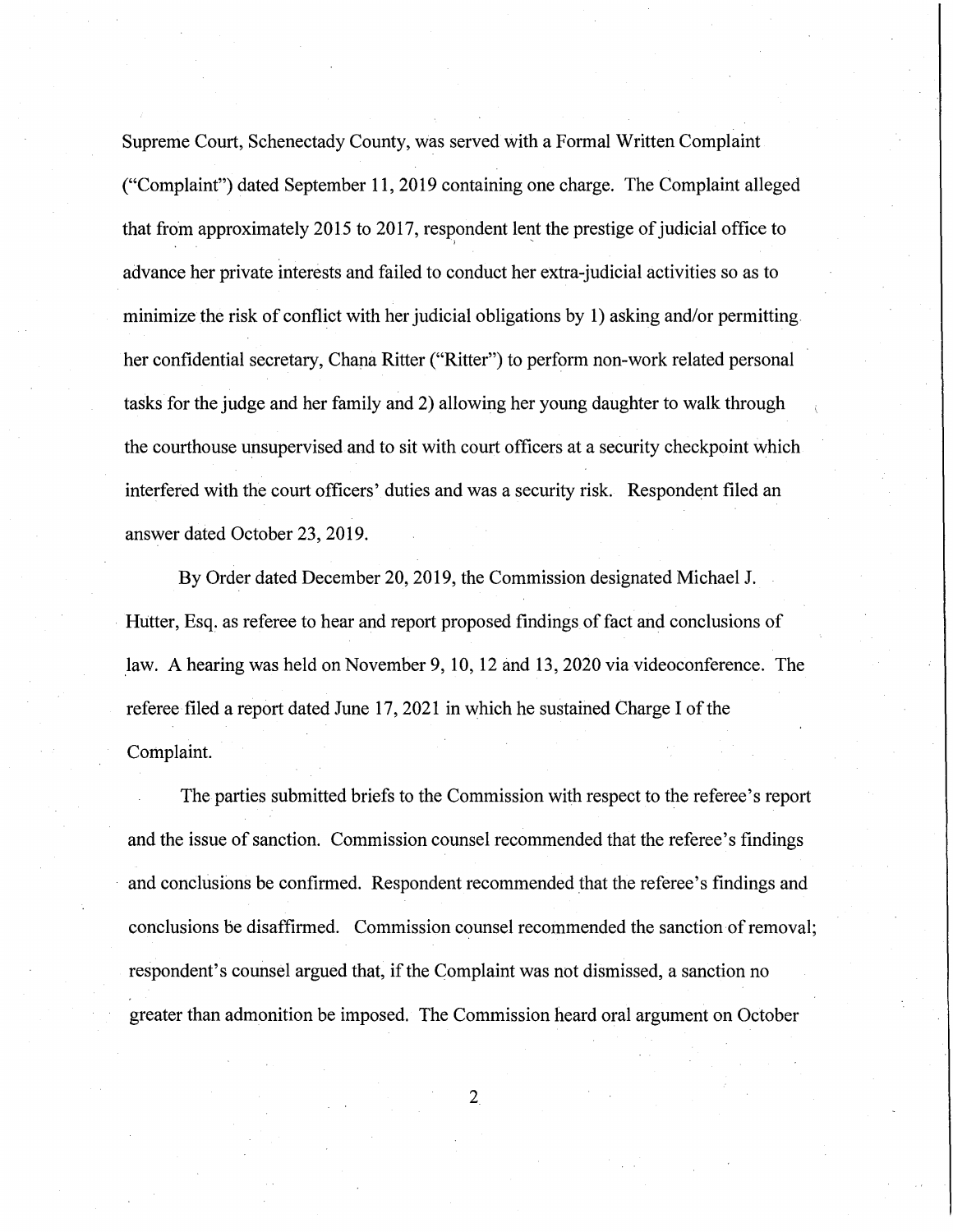28, 2021 and thereafter considered the record of the proceedings and made the following findings of fact.

1. Respondent has been a Judge of the Family Court, Schenectady County since January 2015 and an Acting Justice of the Supreme Court since 2017. Her current term expires on December 31, 2024. Respondent was admitted to the practice of law in New York in 1988.

2. Prior to being elected as a Judge of the Family Court, respondent worked as a senior staff attorney in the Commission's Albany office from January 31, 2008 through December 31, 2014.

3. During respondent's employment with the Commission, two pertinent Commission determinations, *Matter of Ruhlmann* and *Matter of Brigantti-Hughes,* were issued in February 2009 and December 2013 respectively. Both determinations held that a judge cannot routinely use court staff for personal purposes.

4. After her election as a Family Court Judge, respondent attended a program in January 2015 presented by the New York State Judicial Institute for newly elected judges. At this program, the *Matter of Brigantti-Hughes* and *Matter of Ruhlmann*  determinations were covered.

5. Upon being sworn in as Family Court Judge in January 2015, respondent was assigned chambers in the Schenectady County Office Building which had court facilities on two floors. She hired Nancy Stroud ("Stroud") to work as her court attorney and Ms. Ritter as her secretary. Respondent had been friends with Ms. Stroud for about twenty years. Ms. Ritter was hired after she interviewed with respondent and Ms. Stroud.

3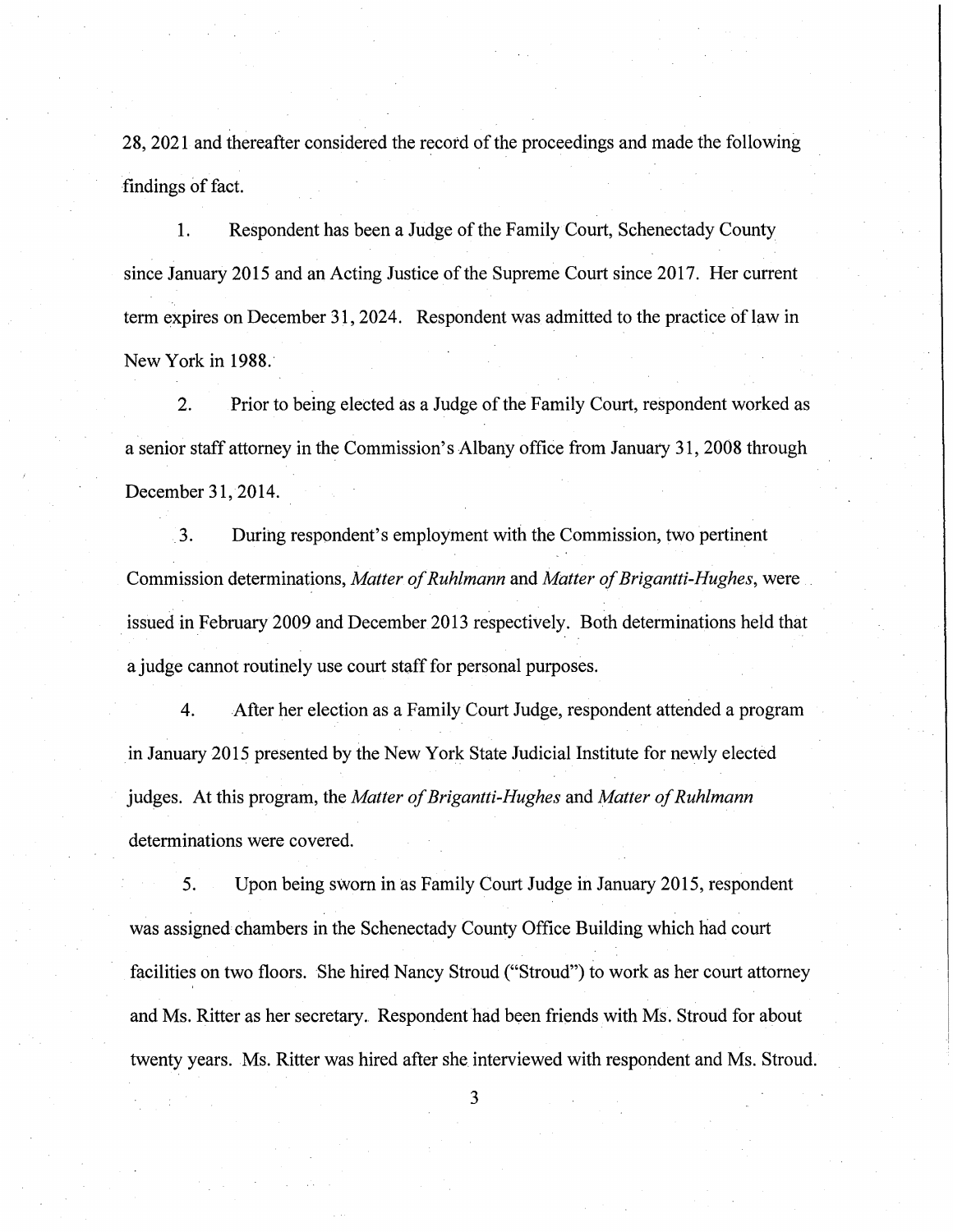Ms. Ritter had been previously employed as a receptionist at the Jewish Federation and had taught Ms. Stroud's nieces at Hebrew School.

6. The workday in respondent's chambers included an hour-long break for lunch each day during which respondent, Ms. Ritter and Ms. Stroud usually ate lunch together. The lunch break would begin whenever respondent got off the bench, which was sometime between 12:00 pm and 1:00 pm, and would end an hour later.<sup>1</sup>

7. Respondent has a daughter who was twelve in 2015 when respondent became a Family Court Judge. Respondent planned to have a Bat Mitzvah for her daughter in the spring of 2016.

8. Planning for the Bat Mitzvah started in the fall of 2015. At that time, respondent was living with her partner and they were involved together in the planning. However, the relationship deteriorated and the partner moved out. Respondent asked her sister for assistance with the Bat Mitzvah planning, but her sister, who lived in Buffalo, was unable to provide sufficient help.

9. When her sister was unable to assist to the extent necessary, respondent intended to hire a party planner to help with the Bat Mitzvah.

10. Respondent's daughter's upcoming Bat Mitzvah came up in conversation during lunch in chambers among respondent, Ms. Ritter and Ms. Stroud in the fall of 2015. Ms·. Ritter expressed a special interest in respondent's daughter's Bat Mitzvah and told respondent she could help with the planning.

·4

In this determination, non-lunch hours are defined as between 9:00 am and 12:00 pm and 2:00 pm and 5:00 pm.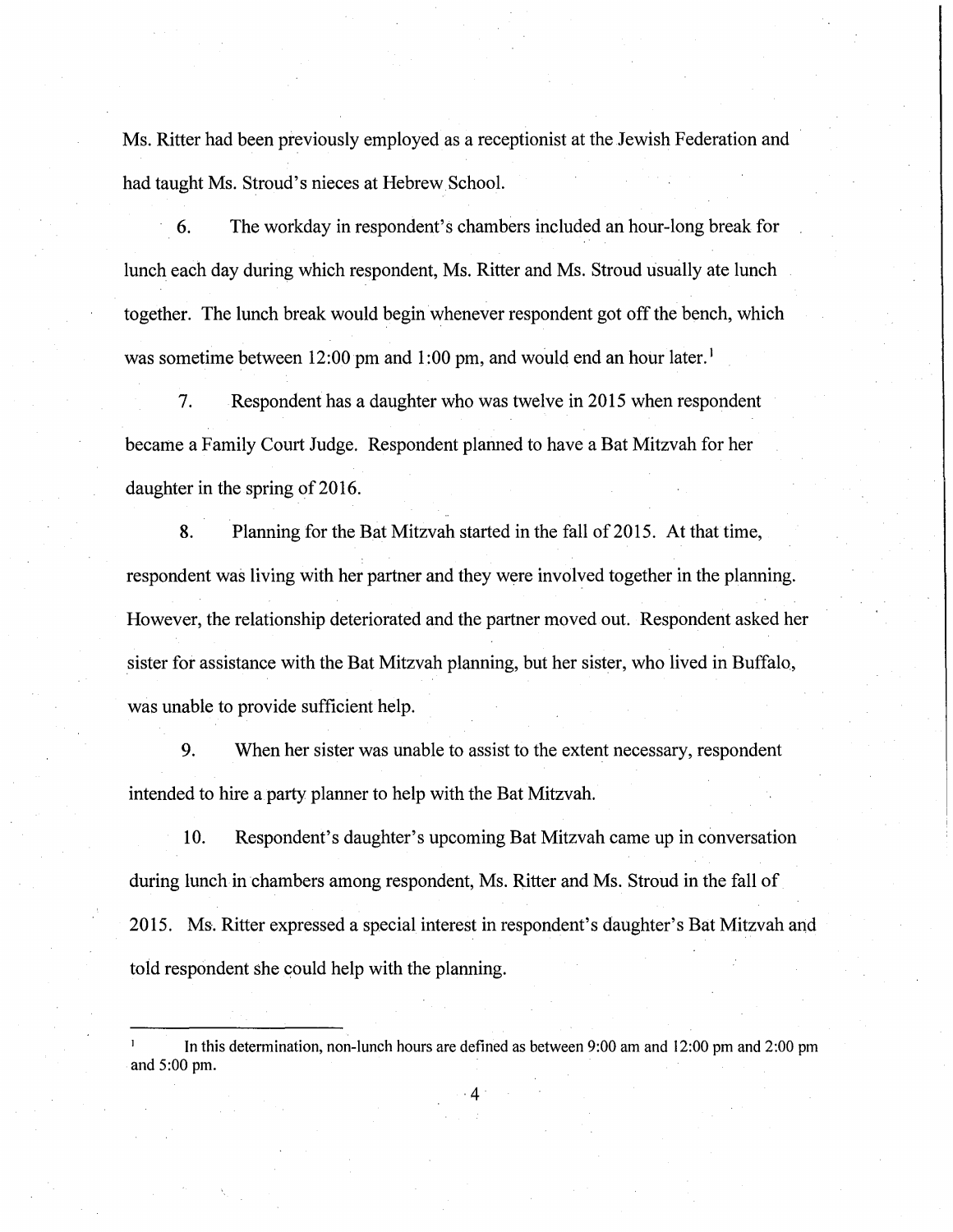11. At some point after Ms. Ritter offered to assist with planning the Bat Mitzvah, respondent accepted her secretary's offer.

12. From the fall of 2015 to May 2016 when the Bat Mitzvah took place, Ms. Ritter provided assistance on a regular basis in the planning of respondent's daughter's Bat Mitzvah. Using her New York State Unified Court System email address, Ms. Ritter sent numerous Bat Mitzvah related emails to various Bat Mitzvah vendors and to respondent.<sup>2</sup> Many of Ms. Ritter's emails to vendors identified Ms. Ritter at the end of the email as "Secretary to Honorable Jill S. Polk" and included the address of the Schenectady County Family Court. Ms. Ritter sent most of the Bat Mitzvah related emails during non-lunch hours on weekdays. In addition, respondent and some of the Bat Mitzvah vendors sent Ms. Ritter emails regarding the Bat Mitzvah, most of which were sent only to Ms. Ritter.

13. From January 2015 through the early part of 2017, respondent also permitted Ms. Ritter to perform various other personal tasks for respondent. There were several emails in Ms. Ritter's court system email account that showed her involvement in personal tasks for respondent that were unrelated to the Bat Mitzvah.<sup>3</sup>

14. When respondent was asked whether there was any limitation on the

The emails Ms. Ritter sent involved various aspects of respondent's daughter's Bat Mitzvah including discussing menu options with caterers; discussing venue set up issues; gathering information and ideas for centerpieces; creating and updating a spreadsheet for guest RSVPs; and contacting a hotel regarding room reservation rates for guests and a hotel booking issue.

 $3$  Ms. Ritter sent emails to obtain price quotes from a landscaper for respondent's home; obtain options for vacation rentals; determine service options for respondent's car; make appointments for respondent with doctors, a dentist and a hair salon; and make appointments for respondent's daughter.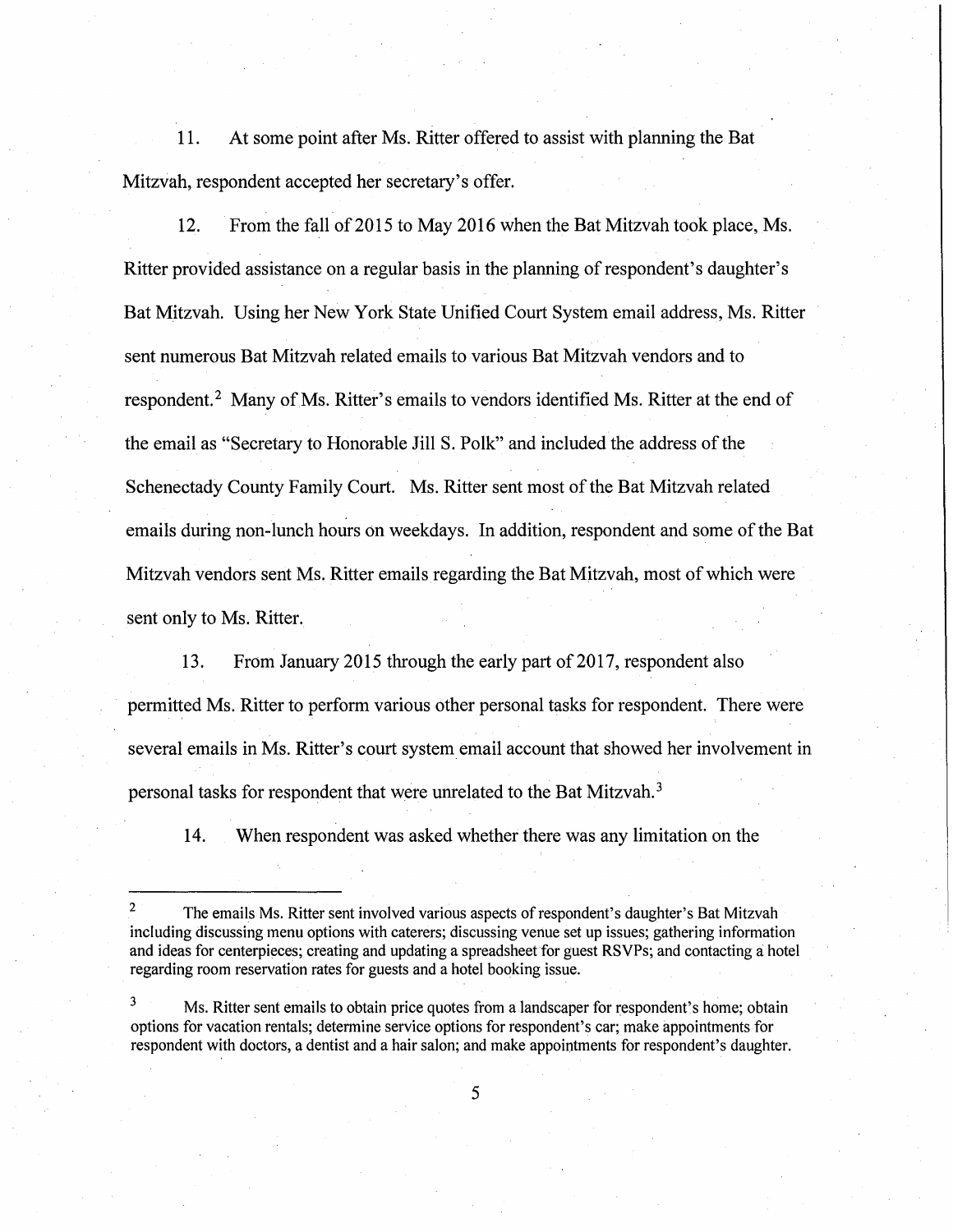personal work Ms. Ritter could do for her, respondent testified, "We're friends and we're family and so that's our relationship. And so we have a relationship that is outside of our professional relationship."

15. Beginning in 2015 and through part of 2017, respondent's daughter was regularly at the courthouse during work hours. She was in the courthouse two or three times a week, and at least once a week for an approximate total of fifty to one hundred times during this period.

16. Court officers regularly saw respondent's daughter at the magnetometer station at the Family Court security checkpoint where potential weapons were confiscated. The court officers manning the magnetometer checkpoint were also responsible for monitoring the security of the adjacent waiting area where Family Court litigants waited for their cases to be called. The court officers' responsibilities included preventing or de-escalating confrontations between Family Court litigants.

17. . Respondent's daughter frequently approached the court officers on duty at the magnetometer station and spoke with them about her life and interests. On some days, respondent's daughter came to the magnetometer station multiple times. On occasion, she went up to the magnetometer's X-ray screen and asked the court officers about the objects being scanned.

18. Respondent's daughter's presence at the magnetometer station created a complication for the court officers which was the concern that respondent's child would be injured if there was an altercation among litigants in that area. At times, respondent's daughter's presence at the magnetometer impeded the security work of the court officers.

. 6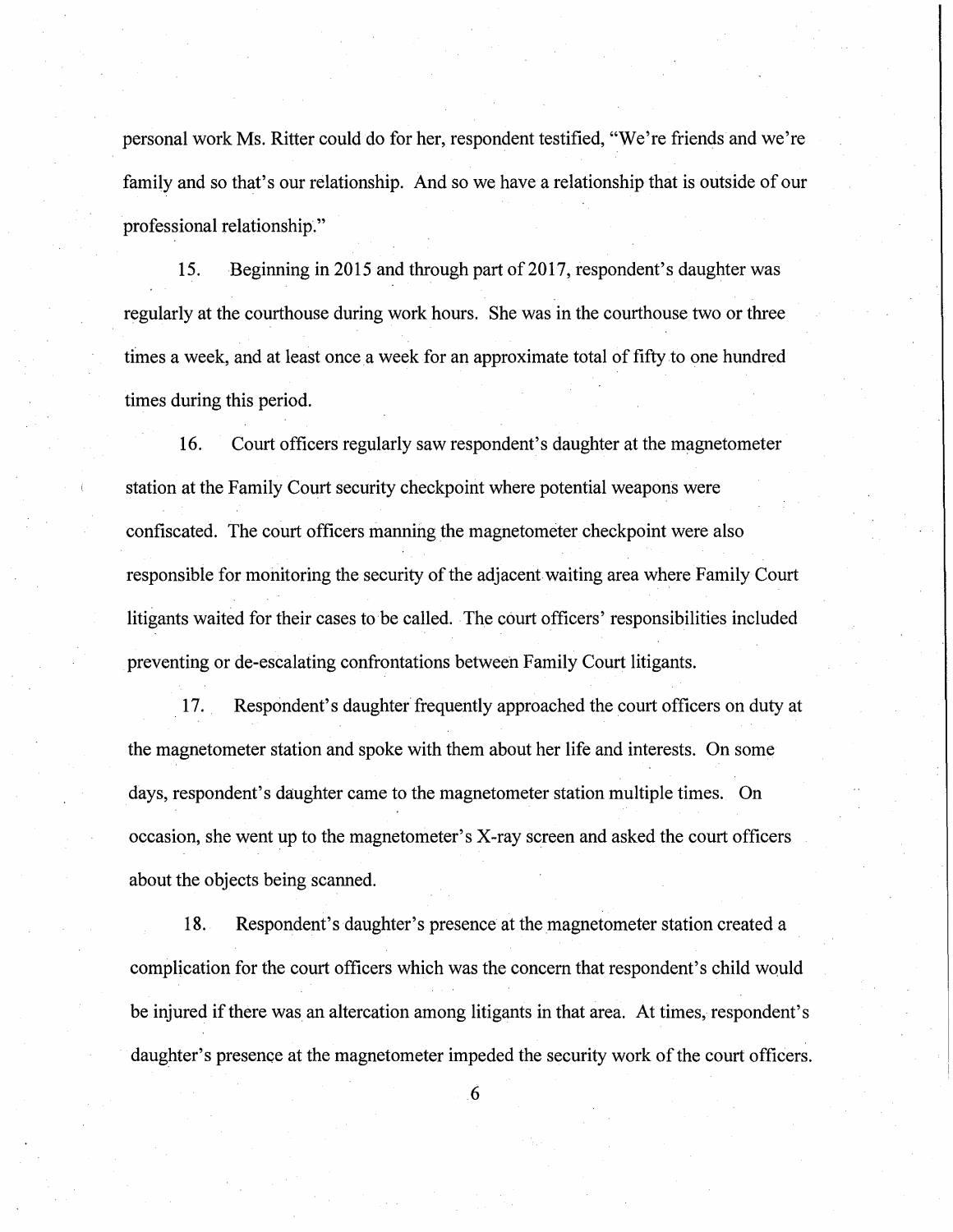19. The court officers did not bring their concerns about respondent's daughter being in the magnetometer area directly to respondent's attention because they felt uncomfortable doing so. The court officers did raise the issue with their superiors, including Court Officer Captain Wayne Luce.

20. Captain Luce, who had responsibilities at multiple courthouses in three counties, spoke to respondent about the matter as he believed only the court officers should be at the security station, foreseeing security issues with respect to the litigants in the waiting area. Respondent told Captain Luce that she understood his concern and would speak with her daughter about the issue.

21. While respondent's daughter stopped being present at the security · checkpoint with the court officers after Captain Luce spoke with respondent, that stoppage lasted for a week or two. After that, respondent's child's presence at the security checkpoint continued.

22. When her daughter was at the courthouse during work hours, respondent wanted her to remain in her chambers. She could not, however, recall if she so instructed her daughter.

Upon the foregoing findings of fact, the Commission concludes as a matter of law that respondent violated Sections 100.1, 100.2(A), 100.2(B), 100.2(C), 100.3(C)(2) and  $100.4(A)(2)$  of the Rules Governing Judicial Conduct ("Rules") and should be disciplined for cause, pursuant to Article VI, Section 22, subdivision a, of the New York State Constitution and Section 44, subdivision 1, of the Judiciary Law. Charge I of the Formal Written Complaint is sustained insofar as it is consistent with the above findings and

 $7\overline{)}$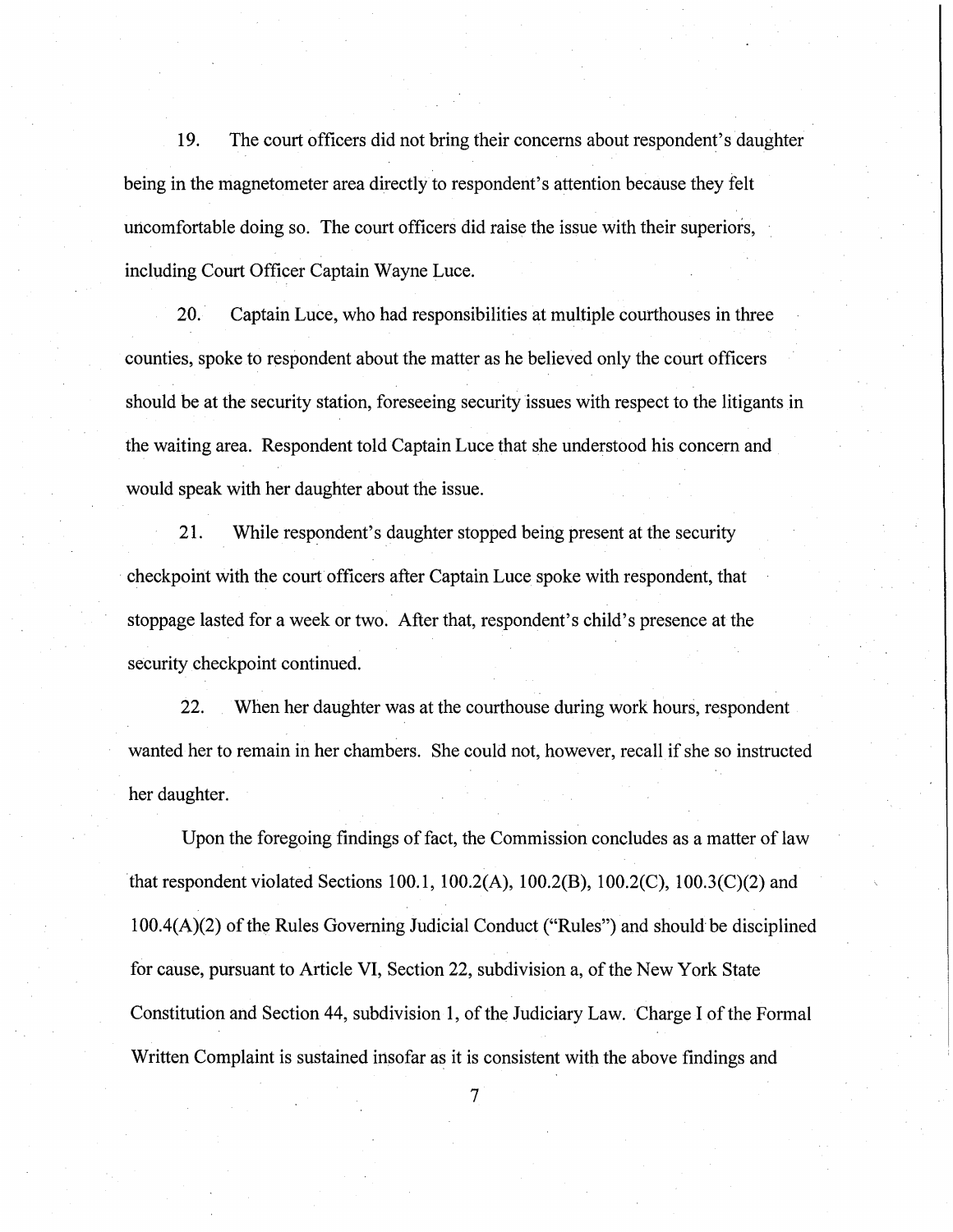conclusions and respondent's misconduct is established.

All judges are required to act in a manner to preserve the integrity of the judiciary and to avoid the appearance of impropriety. (Rules  $\S$ §100.1 and 100.2(A)) Section 100.2(C) of the Rules provides, "[a] judge shall not lend the prestige of judicial office to advance the private interests of the judge or others. ..." Judges are also required to ensure that their staff observe the same standards of conduct that apply to the judge. (Rules 100.3(C)(2)) In violation of the Rules, respondent allowed her secretary to help plan respondent's daughter's Bat Mitzvah and perform other personal tasks for respondent and permitted her daughter to frequent the security checkpoint at Schenectady Family Court which interfered with the duties of the court officers. 4

We also reject respondent's claim that the procedures for the hearing before the referee were unfair and her claim that statements by unnamed witnesses were not provided to her as the Commission's Operating Procedures and Rules required. Respondent waived these arguments when she failed to make a motion to the referee or object to the Commission prior to the hearing. According to Commission Counsel, pursuant to Section 7000.6(h) $(1)$  of the Commission's Operating Procedures and Rules, all required pre-hearing discovery was provided to respondent. In any event, the Commission's Operating Procedures and Rules provide that, "[t]he failure of the commission to furnish timely any documents, statements and/or exculpatory evidentiary data and material provided for herein shall not affect the validity of any proceedings before the commission, provided that such failure is not substantially prejudicial to the judge." 22 NYCRR §7000.6(h)(1). Respondent did not identify any witness whose statement was allegedly not produced let alone establish that there was substantial prejudice to her.

We reject respondent's claim that the Complaint should be dismissed in the interest of justice because the hearing was held nearly six years after some of the conduct at issue, the memory of some witnesses had allegedly faded and some unnamed witnesses had become unavailable. These vague assertions do not amount to the substantial actual prejudice which a respondent must establish to demonstrate dismissal is warranted. *See, Diaz Chemical Corp v. NYS Division of Human Rights,* 91 N.Y.2d 932,933 (1998) ("the party protesting the delay must show substantial actual prejudice."); *Matter of Anonymous v. NYS Department of Health,* 85 A.D.3d 468 (1<sup>st</sup> Dept. 2011) ("[c]onclusory allegations that the passage of time has dulled witnesses' memories do not demonstrate actual prejudice.").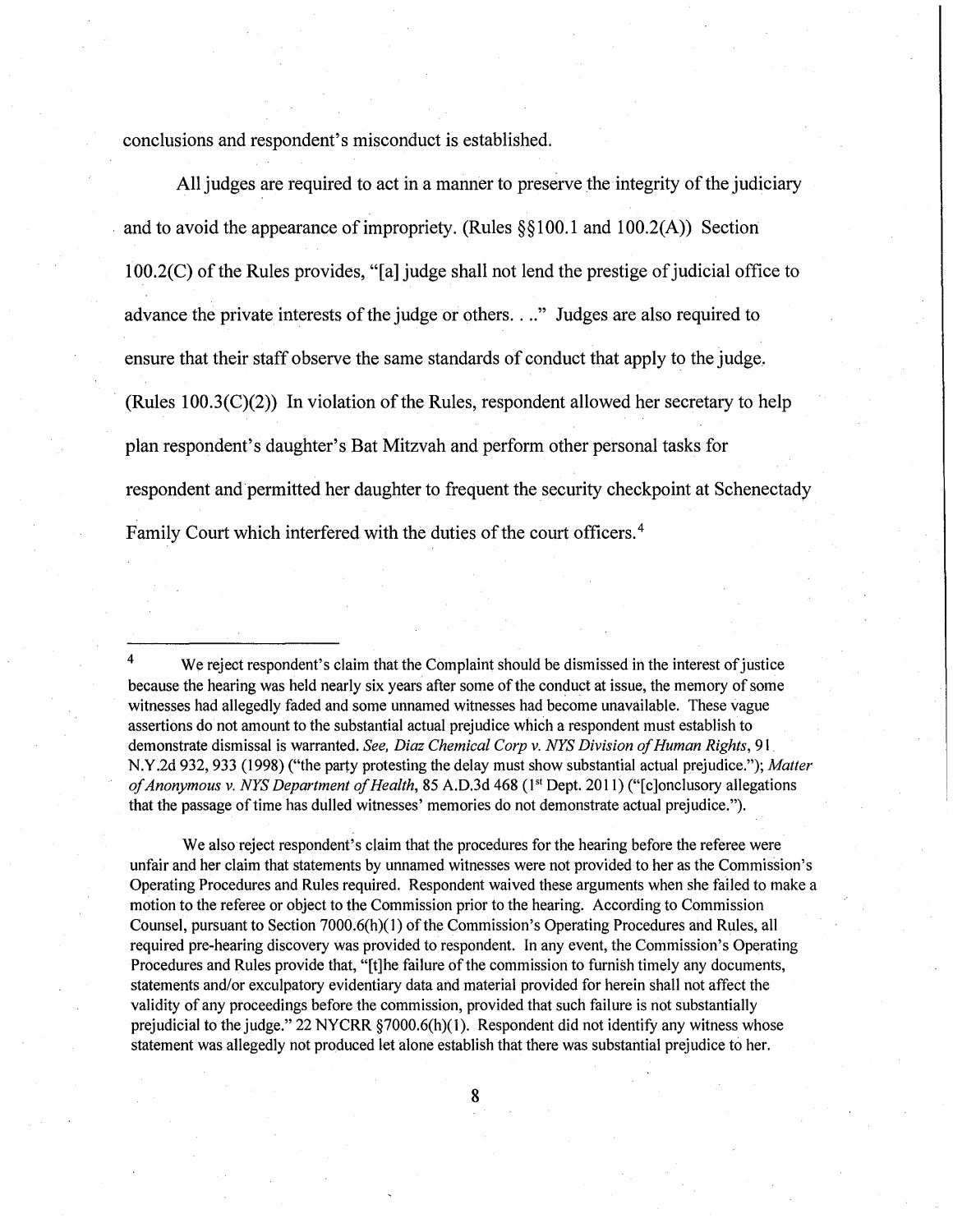The frequency and content of Ms. Ritter's emails that related to respondent's daughter's Bat Mitzvah, as well as additional evidence in the record, established that Ms. Ritter was involved in the planning of respondent's daughter's Bat Mitzvah. Many of the emails she sent to vendors identified Ms. Ritter as "Secretary to Honorable Jill S. Polk" with the address for the court. These emails from Ms. Ritter's "@nycourts.gov" email address lent the prestige of judicial office for respondent's personal benefit and gave at least the appearance that court resources were being used for respondent's personal purposes. All judges must be mindful that court resources are to be used for court purposes and that any appearance that they are not undermines public confidence in the judiciary.

Commission precedent prohibits a judge from allowing court employees to repeatedly perform personal work for the judge. *Matter of Ruhlmann,* 20 IO NYSCJC Annual Report 213; *Matter of Brigantti-Hughes,* 2014 NYSCJC Annual Report 78. Respondent should have been aware of this precedent as she was employed at the Commission for several years during which time both the *Ruhlmann* and *Brigantti*  determinations were issued and both cases were covered in her judicial training. Here, Ms. Ritter's personal work for respondent was "not limited to situations where there were exigent or compelling reasons." *Matter of Ruhlmann,* 2010 NYSCJC Annual Report at 219.

That respondent and Ms. Ritter developed a friendship after Ms. Ritter was hired in January 2015, did not excuse respondent's use of a court employee to regularly· perform the judge's personal tasks. Ms. Ritter's involvement in the planning of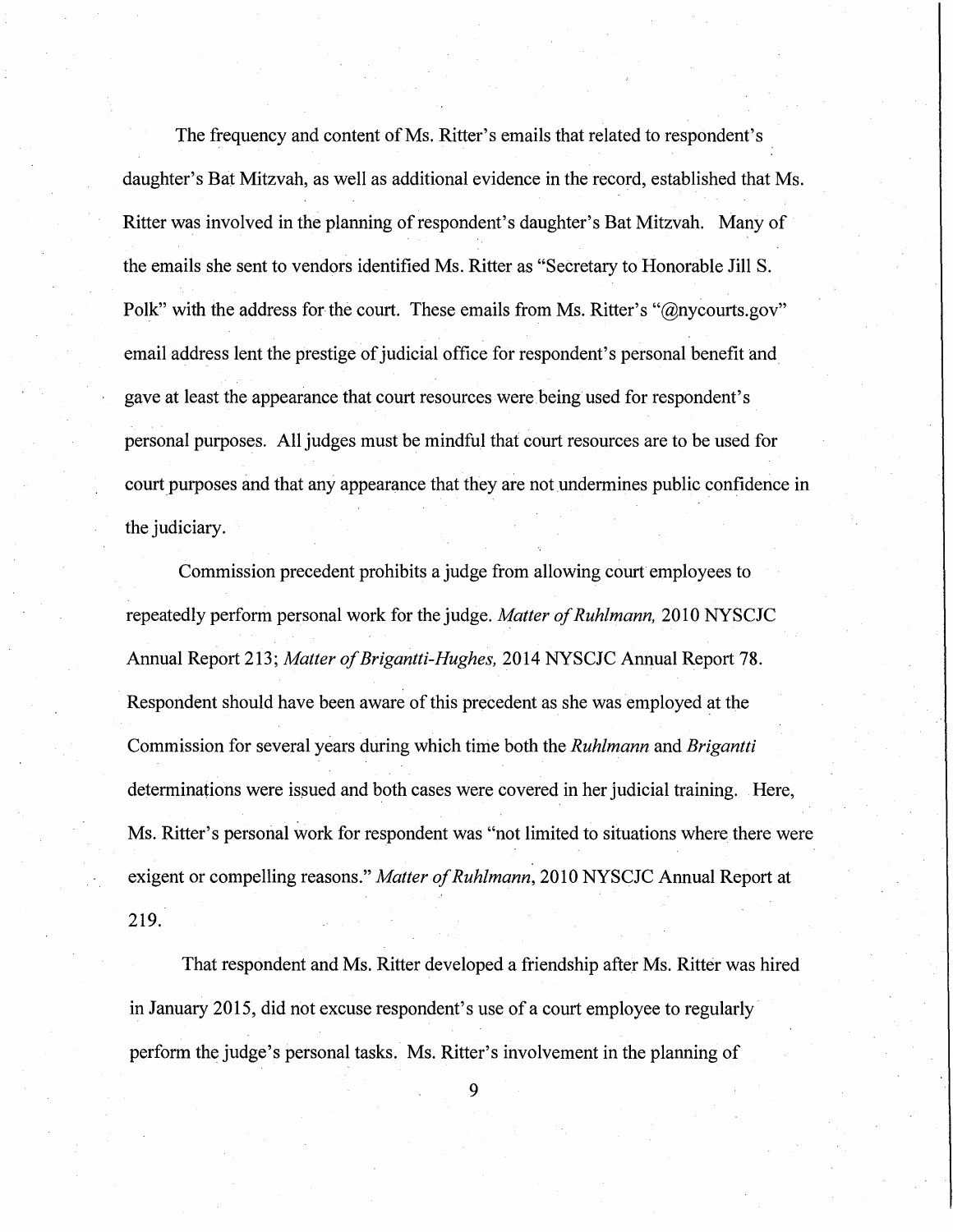respondent's daughter's Bat Mitzvah was not "professional courtesies or occasional acts of personal assistance that might ordinarily be provided in emergency situations by subordinates to supervisors, or vice versa." *Matter of Brigantti,* 2014 NYSCJC Annual Report at 87.

We note that there was no indication that Ms. Ritter was coerced into performing . the personal tasks for respondent or that she was unable to perform her court-related duties. In that regard, this matter is distinguishable from *Ruhlmann* in which the judge· was censured for personal work her secretary performed for the judge. In *Ruhlmann,* the judge told her secretary to give priority to the personal tasks for the judge over the secretary's court work even after the secretary complained to the judge several times that the personal tasks were interfering with her ability to perform her work for the court. *Matter of Ruhlmann,* 2010 NYSCJC Annual Report at 219. Moreover, in *Ruhlmann,* the judge also engaged in additional misconduct when she directed her secretary to review a confidential court database to obtain information for respondent's husband based upon an *ex parte* request by the husband. *Id.* at 217. <sup>5</sup>

It was also improper for respondent's daughter to regularly be present at the Family Court security checkpoint with the court officers who were responsible for

*<sup>5</sup>*This matter is also distinguishable from *Brigantti* where, in addition to having her staff perform personal work for her, the judge invited her staff to attend prayer sessions in her chambers under circumstances that went beyond guidance on the issue from the Office of Court Administration and also invited her court staff to attend church related events after work hours. The Commission found "... such requests are inherently coercive when made by a judge to her appointees and other court employees." . *Brigantti,* 2014 NYSCJC Annual Report at 90. ·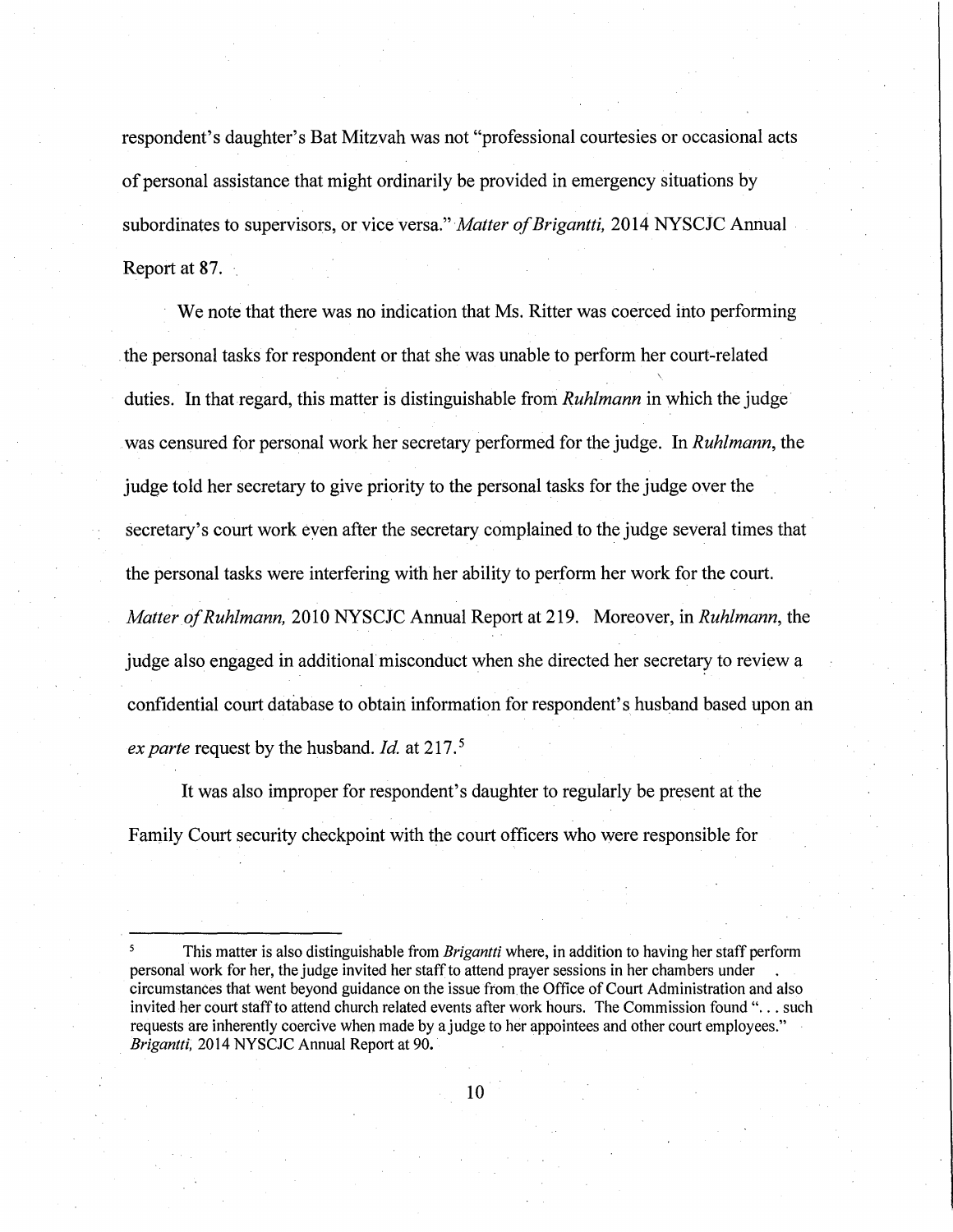courthouse safety. 6 As three court officers testified, respondent's child's presence was a distraction and a complication to the performance of their duties. The magnetometer area was not an appropriate place for respondent's daughter who was 12 and 13 at the time, particularly since the Family Court security checkpoint was a location where court officers were responsible for confiscating potential weapons and preventing or responding to disputes between Family Court litigants in the nearby waiting area.

We note that this was not a situation where respondent's child came to respondent's chambers in the event of an emergency or other unforeseen situation. Here, there were no extenuating circumstances and respondent's daughter was frequently present at a security checkpoint in the courthouse which impacted the work of the court officers assigned to the checkpoint. The regular presence of respondent's child at the security checkpoint was inappropriate and a further instance of respondent using the prestige of her office for her personal benefit.

The evidence established that respondent used the prestige of her office to further her personal interests and her conduct gave at least the appearance of impropriety which undermined confidence in the integrity of the judiciary. As the Court of Appeals held in

We reject respondent's claims that the evidence did not support the referee's finding that respondent's daughter was at the magnetometer area at least once a week and approximately fifty to one hundred times. during the relevant time period and his finding that respondent's daughter continued to be present at the security checkpoint even after a court officer captain, who had responsibilities at several courthouses, informed respondent that her daughter should not be at the checkpoint. On these points, the referee, who heard the testimony and observed the witnesses, credited the testimony of court officers assigned to the Schenectady Family Court. While the Commission may accept or reject a referee's findings, when the record supports a referee's findings, we accord deference to the findings since the referee heard all the testimony. *See, Matter of Mulroy,* 94 N.Y.2d 652, *656* (2000). We see no basis to set aside the referee's findings in this regard.